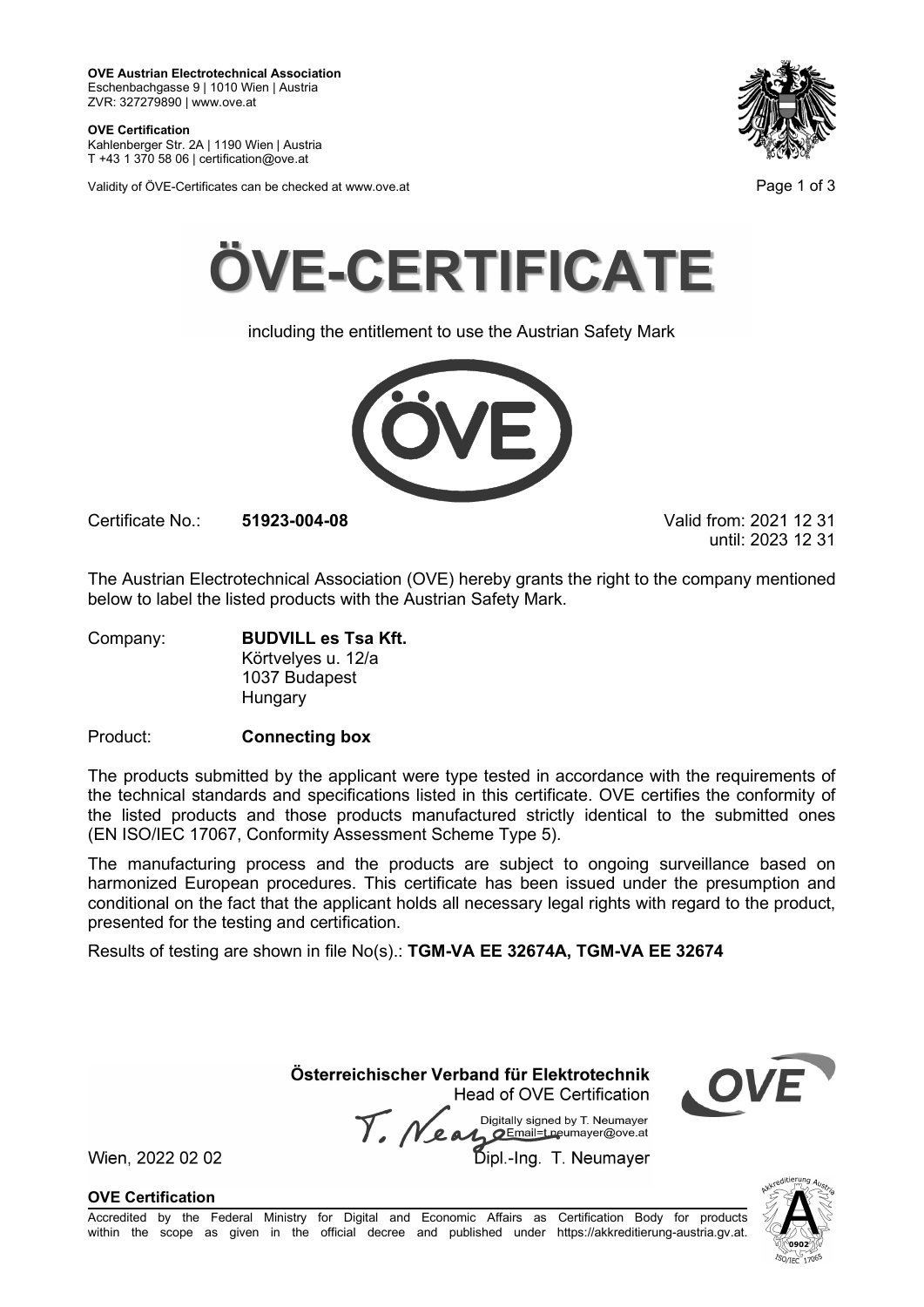

Certificate No.: 51923-004-08 Date: 2022 02 02 Page 2 of 3

#### Manufacturer:

BUDVILL es Tsa Kft. Körtvelyes u. 12/a 1037 Budapest **Hungary** 

## Factory location(s):

BUDVILL es Tsa Kft. Orszag út 2-4 1038 Budapest Hungary

## Tested and certified according to:

ÖVE/ÖNORM EN 60670-22:2007-09-01

This certificate is the basis for the EU Declaration of Conformity and the CE Marking by the manufacturer or his agent and shows the conformity of the certified product(s) with the listed standards as defined by the EU Low-Voltage Directive 2014/35/EU. For the presumption of conformity according to Art. 12 with the safety objectives according to Art. 3 of the Directive, transitional periods given in the Official Journal of the European Union have to be observed.

# Product: Connecting box

| <b>Type designation:</b><br>Rating:                                                                               | Trademark:     |
|-------------------------------------------------------------------------------------------------------------------|----------------|
| A1<br>Rated voltage: 400V<br>$15 \times 1,5 \text{ mm}^2$<br><b>IP54</b>                                          | <b>BUDVILL</b> |
| A2<br>Rated voltage: 400V<br>20 x 1,5 mm <sup>2</sup> or 15 x 2,5 mm <sup>2</sup><br><b>IP54</b>                  | <b>BUDVILL</b> |
| A <sub>3</sub><br>Rated voltage: 400V<br>20 x 1,5 mm <sup>2</sup> or 15 x 2,5 mm <sup>2</sup><br>IP <sub>54</sub> | <b>BUDVILL</b> |
| A4<br>Rated voltage: 400V<br>20 x 1,5 mm <sup>2</sup> or 15 x 2,5 mm <sup>2</sup><br><b>IP54</b>                  | <b>BUDVILL</b> |

## OVE Certification